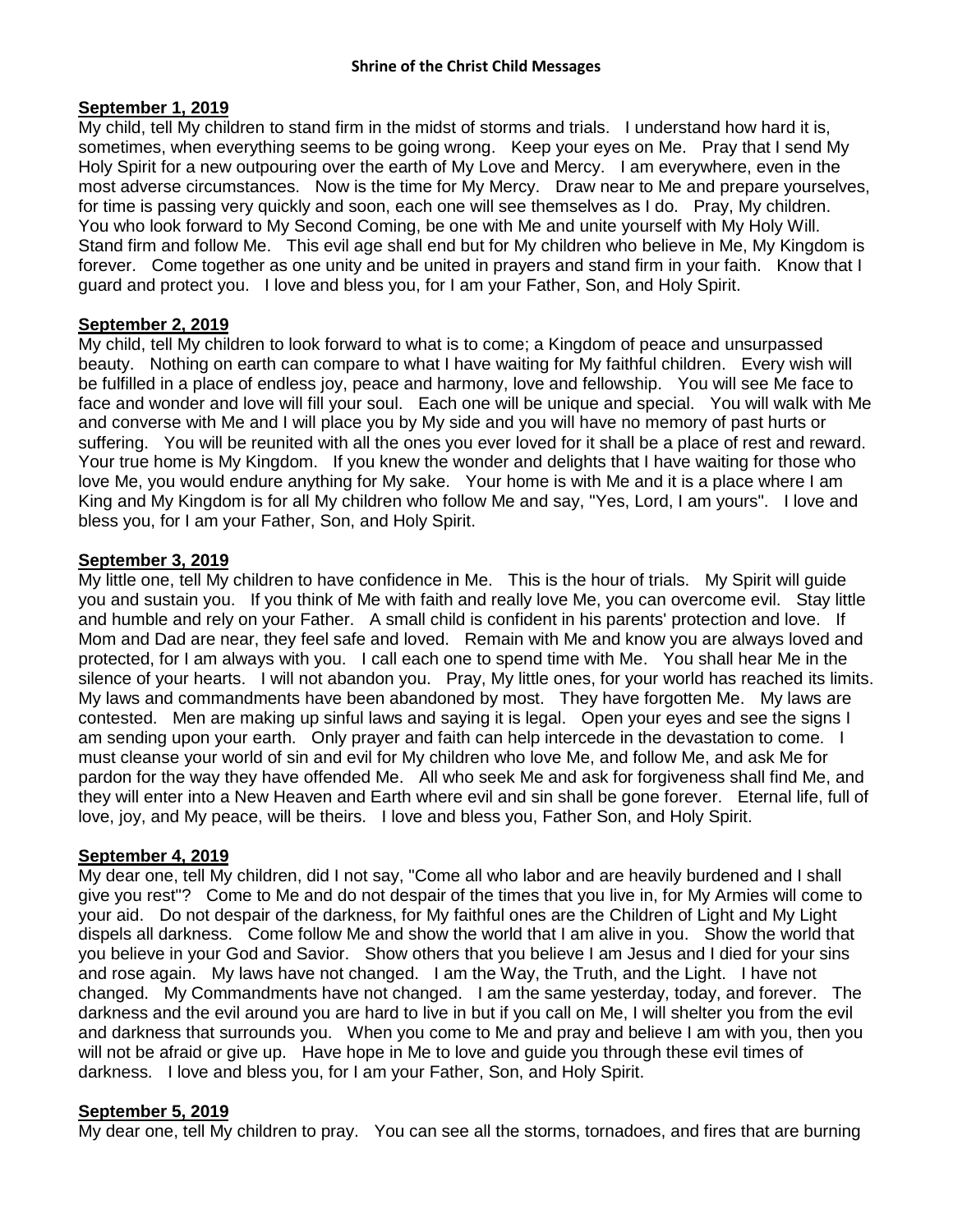#### **Shrine of the Christ Child Messages**

out of control. Hurricanes have the power of the winds and the power of the ocean. So many of My children have lost everything and some have lost their lives. Devastation is everywhere and there is so much more to come. When will My children open their eyes and give up sin? When will they learn I have all the power? When will they come to Me and follow My Ways? I created the world for My children. Before sin, they would have had life full of love, joy, and peace. Sin has destroyed My plan. I am coming once again and this time with My Love and Mercy. I will give all a second chance. Follow Me, obey My Laws, and have a Kingdom of all I wished for each one to have. It will be up to each one. Choose sin and darkness or come to Me and have Eternal Life with Me forever. Pray for all who are suffering and know all of this will pass, for I will cleanse the world of all evil. My children will walk with Me and know who is in control and who loves them. I love and bless you, Father, Son, and Holy Spirit.

## **September 6, 2019**

My dear little ones, I come to you as your loving and very proud Mother. As you pray together today, you are giving honor and glory to My Beloved Son. Each one of you are mothers or fathers and grandparents to My children. You receive much joy when others are good to your children. Do you realize I am your Mother and God is your Father? How proud and happy We are when you pray to Jesus as a small child and then do My Sorrowful Mysteries on your Holy Rosary and meditate on His Passion. And then, today you will pray the Divine Mercy prayers, praying for His Love and Mercy to come. My dear little ones, His Love and Mercy will come and flood the earth. How surprised My little ones all over the world will be. Some have never been loved before. Some do not even know their God. When Divine Mercy comes, each and every one will know there is a Jesus who loves them and would be crucified all over again, just to save one of you. You have all been so blessed to have been chosen to help so many of My children at this time. You have been given more gifts than each of you realize. Your faith comes naturally to each one of you, because before you were born, God the Father, placed a special seed within you and it took root and grew and grew. And now, you each help form a unity of My children around the world and soon, when I am able to crush satan, you, the ones with your deep faith and love will help crush evil, and I will welcome you with open arms to the New Heaven and Earth that My Lord and God has waiting for His children. I watch over you and wrap My mantle around you, for you are Mine and I am your proud Mother. I love you and seal you with My Motherly kiss and bless you, in the name of your Father, Son, and Holy Spirit.

# **September 7, 2019**

My dear little one, I am your Jesus. I come to give you hope and know My Warning is close at hand. Tell all My dear faithful ones, now is the time to prepare your heart and soul to see how you stand before your God. There is still a little time to come to Me. Look deep within yourselves and come to Confession and give Me yourself totally, for when My Warning comes, I want each of you to be ready to help the ones that know nothing about what is to come. You have been blessed to know about Divine Mercy, to know in your heart what a true Holy Mass is, and you are the ones blessed to receive My Body and Blood. I am your being, I am with you, for My mission for each of you is to share your holy faith with others. So many of My children are lost and need love and understanding. Pray and help everyone I send into your life. Do not worry about the world and all that is going on. Pray, for you have entered the end times. The days of evil and darkness are numbered. Soon, My Power will sweep over your world, and I shall cleanse it, and My Peace shall return. My Warning is close at hand and each one will see their sins and how I see them. All will be given a chance to repent and return to their God. I love and bless you, Father, Son, and Holy Spirit.

### **September 8, 2019**

My dear one, today was a beautiful day. You went to Mass and it was a good and Holy Mass. The beautiful songs made you cry. You were so happy to have Communion and I showed you a beautiful vision. My child, to come to a Holy and True Mass is a blessing. Many Cardinals, Bishops, and Priests are taking the wrong path and there is much corruption in My Holy Church. But, know I will rebuild My Church and it shall be a True and Holy Church and My Truths will be taught once again. I shall guide you through this time of evil and darkness and you will see the Light of My Truth, for I am the Way, the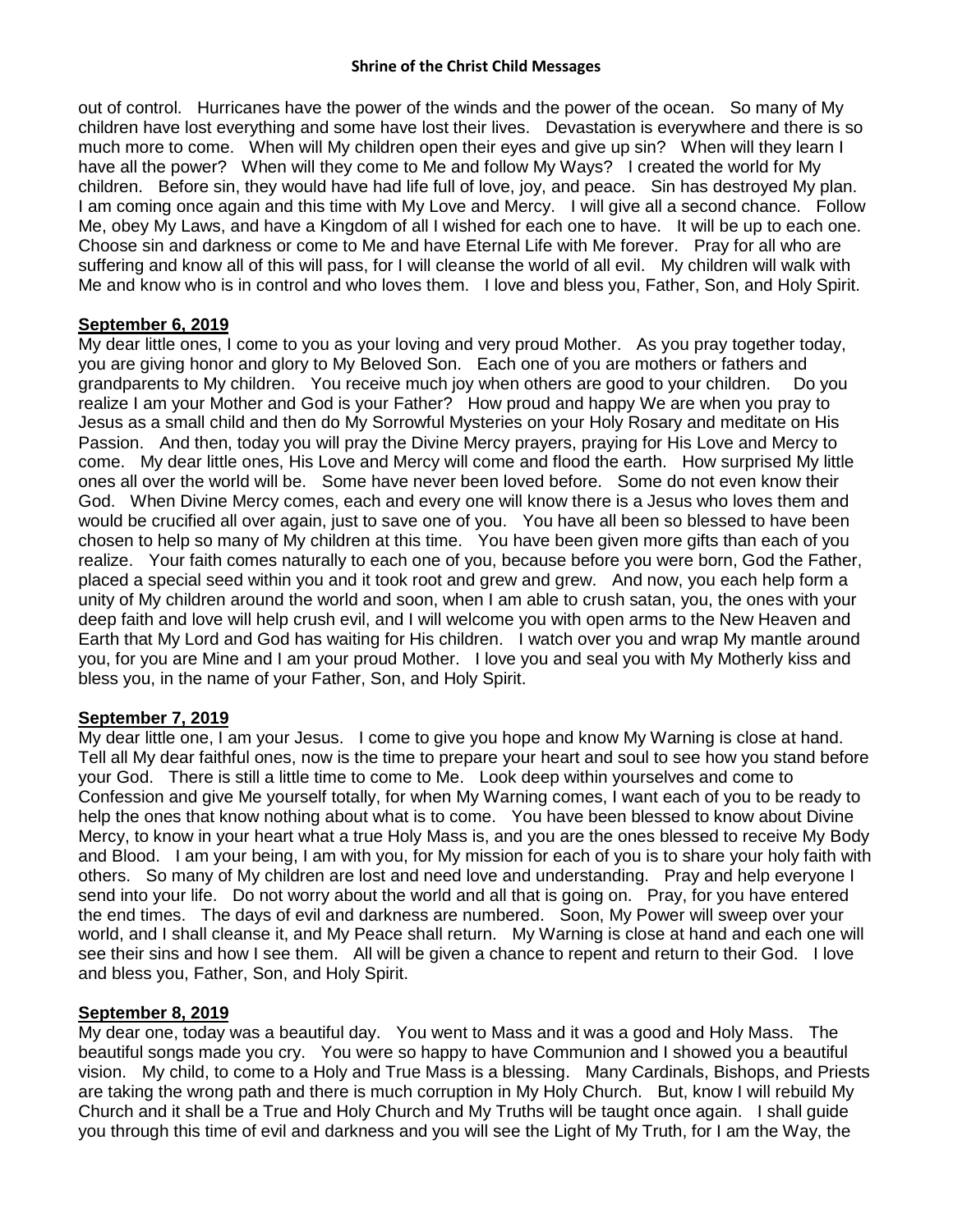#### **Shrine of the Christ Child Messages**

Truth, and the Light. Follow Me. Keep your faith in your heart and live it. Pray for My good and holy Priests, that they will not follow the evil that has entered My Church and they will lead My children away from it. Pray and believe in what you were taught as small children. Who made you? God made me. Why? To get to know Him, love Him and serve Him, in this world and the next one, so you could have Eternal Life with Him forever. I love and bless you, for I am your Father, Son, and Holy Spirit.

### **September 9, 2019**

My dear one, I am calling My Remnant to Me. I soon will show the world how they have offended Me and all will have a chance to return to Me. My Remnant must prepare to help all who seek Me. You must all die to yourself and fight the temptations of sin and the world. You must believe and trust in Me. You are to be the ones to do the work of salvation and help all I send to you. I am coming and you must be prepared. I love and bless you, for I am your Father, Son, and Holy Spirit.

### **September 10, 2019**

Little one, pray for My Holy Church. Acceptance of sin is now in My Holy Church. If My children only knew how short time is. One day, everyone thinks everything is just fine and the next, everything will be gone. You saw how fast things can change when the hurricanes struck the Bahamas. Everything changed. My children don't know what to do. Pray for them. Life can change in a second. You live in very dangerous times. Be very careful of who you listen to. Your life depends on what you believe in. My faithful ones are outcasts because they believe in My teachings and the true faith. Sin is still sin. I am a God of Love and Mercy but there must be repentance of sin and I cannot accept anyone who chooses to lead a life of sin and who refuses to repent. Prepare, My faithful ones. Sin increases and I shall be forced to put an end to it. Trust in Me, for I love you and will provide a safe refuge for the times to come. I bless you, in the name of your Father, Son, and Holy Spirit.

### **September 11, 2019**

My dear one, tell My children to look back at their Holy Church when they were small. Do you remember the long lines for Confession? You would wait and want to come to be forgiven, so on Sunday, when you came to receive Me in Holy Communion, you knew your soul was pure. You would kneel down at the Communion rail and could not wait for your turn. When you went by the Church, you would make the sign of the Cross. You were taught by the Holy Nuns to always respect your parents and your Priests. At Holy Mass, every day, you knew you were in your God's House. You believed in the Real Presence of your God and Father, and knew every time you came to Holy Communion, it was My Real Body and Blood. My Holy Nuns taught you about your Blessed Mother. They told you of Heaven and why God made you. Children were taught the Truth. My Commandments were lived by; and now, so many desire to follow Me in their own way and make new laws to suit their own lives. No one can enter My Kingdom except through Me. The world is trying to take your faith away as each day passes. You must trust in Me and only in Me. Come to Me, enter into My Heart, let Me love you and show you the Truth. Follow Me and remove sin from your lives. I am coming. I am so close and few have prepared. I love and bless you, for I am your Father, Son, and Holy Spirit.

### **September 12, 2019**

My dear one, when My children come to pray and they express their love for Me and tell Me they love Me and really mean it from their heart, soul, and mind, many sins are forgiven, for love means so much. When your soul manifests love for Me, that love spreads to others. When you come to receive Me in My Holy Eucharist, you receive the Father, Son, and Holy Spirit. And, when you tell Me, "I love you, Father, and I am yours", your soul fills with sanctifying grace from the consecrated Host. I love to be loved by you and you are expressing your love for your God and Father. Go, My little ones, and show your love by the way you live your life, with your thoughts, words, and actions. By loving others, you love Me. I love you, for I am your Father, Son, and Holy Spirit.

#### **September 13, 2019**

My dear one, tell My children not to be disheartened by the events that happen every day around you.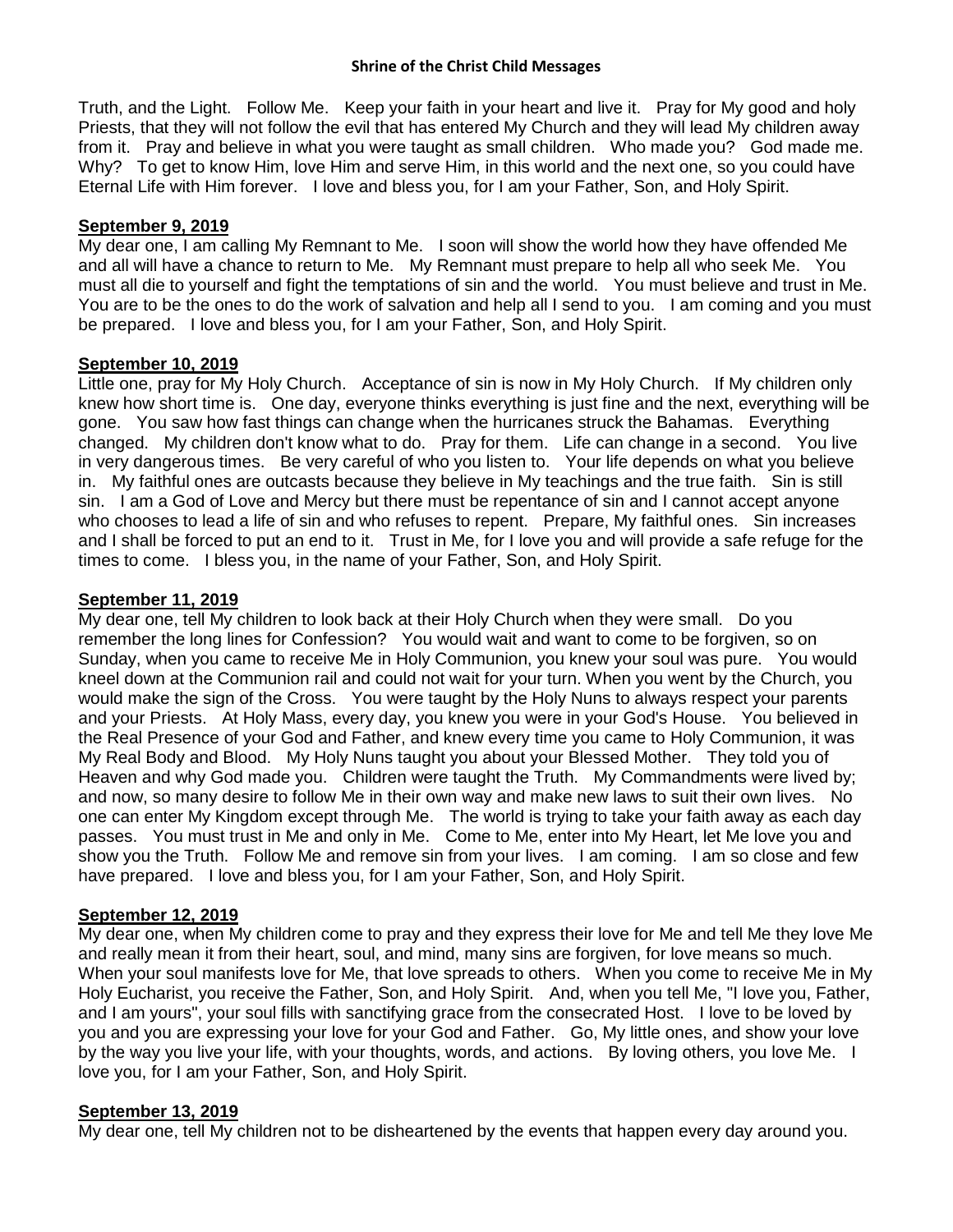Simply know I am in control. Be at peace and know time is short. A time of peace and great joy awaits My faithful ones. My children will want for nothing. All shall be provided by My Hand. Trust in Me and prepare, for I will guide you through the coming tribulation and the love you all share is My love. As you care and watch over your children and grandchildren, do you think your God and Father does not care about His? After all, love is My gift to you and so are your loved ones. Be at peace and trust in Me. I bless you, for I am your Father, Son, and Holy Spirit.

## **September 14, 2019**

My dear one, tell My children to pray, pray, pray for My faithful priests, for they are persecuted by the ones that do not believe. My little ones who believe in their Holy Catholic faith will also be persecuted, for the evil world now wants a universal church, where nothing matters, for they believe that sin does not exist and there is no Hell. My children with true faith know My Holy Eucharist is real and only My holy Priests can consecrate My Host into My Real Body and Blood, just as I did at My Last Supper. The ones that believe and come out of love are filled with grace and peace, for they know their Father, Son, and Holy Spirit are within them. My Priests need your prayers and I need My faithful ones to pray for them and remember, No Priest, No Holy Eucharist. I love and bless you and I gave you Myself at the Last Supper so I could always be with you. My Passion and death were to save you so we could have Eternal Life together. Be ready, My faithful ones, for I am coming to cleanse all evil from the world and bring My Kingdom to My children. I love and bless you, Father, Son, and Holy Spirit.

## **September 15, 2019**

My child, in the times you are living in, it is very important for My children to pray to their guardian angel. My children seem to forget I gave them a very important gift. I gave each one a special angel to protect them. They will come to your assistance and help you in your needs, and in times of danger, they are there to protect you. Someday, you will see all your angel has done for you and know how they saved you from danger. Talk and pray with them now, for they will help you through these evil times. You also can call on My three Archangels. St. Michael the Archangel will defend you and be your protection against the evil one. The Archangel, Gabriel, was sent by God to tell Virgin Mary She would conceive, by the power of the Holy Spirit, a Son and She would name Him, Jesus. If God trusted Him with such a special mission, can you not pray to him and trust him to help you? And Archangel Raphael, your God had him help Tobias on his travels and he will also guide you. He is also the Angel of health and was given balm from heaven to cure. So, do not forget to pray to your holy Angels and Archangels, for your God and Father sent them for you. I am your Jesus and I love and bless you, Father, Son, and Holy Spirit.

### **September 16, 2019**

My little one, I told My children that I made you a promise that I will be with you all your days. I am not a part-time God. I do not leave My children. When you are in sanctifying grace and you come to Me and receive Me in the Holy Eucharist, you take Me with you everywhere you go. I want My faithful ones to realize this and live, knowing I am always by your side. Do not be afraid of what is going on in the world. I want you to trust Me and know you are never alone. When you learn to live each day in My Presence, we can go through each day together and you shall have My peace and love. Just trust in Me and know I am coming to cleanse your world of all evil. And, by your love and faith, the evil days shall pass and you shall not fear, for you know I am always with you. I love and bless you, for you are Mine. I bless you, in the name of your Father, Son, and Holy Spirit.

### **September 17, 2019**

My dear one, tonight as you were watching your little grandson play football, you saw a man grab his son and pull him by the arm. The little boy was so afraid. You could see the meanness he was showing this little one, and he was a foster parent. You prayed for the little one and asked Me, "How can people treat little children so?" My child, there are so many of My dear little ones abused each and every day. They do not know what love is. They do not know their God. And how many of My beautiful little ones are killed before they are born? How many are homeless? How many are cold and hungry? Little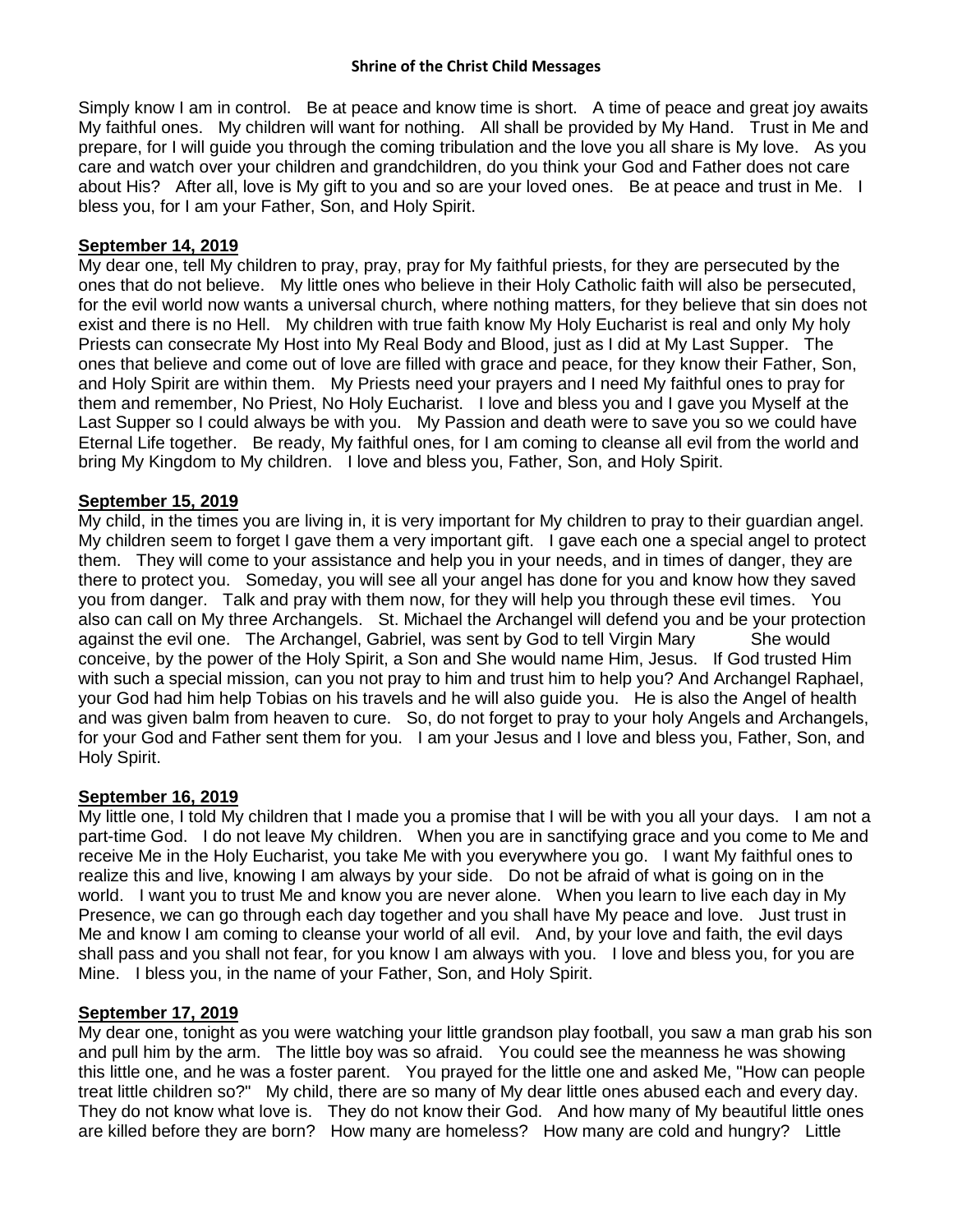one, I am coming and no one will hurt my little ones again. And, you do not want to be one of the ones that have hurt My little ones, for they shall see the evil they have done and they will know I am God the Father and that My children are loved by Me. If they do not repent and are not sorry, they shall answer to Me. Keep praying and loving, for soon all evil will be gone forever and My children will all be loved and cared for. I love and bless you, for I am your Father, Son, and Holy Spirit.

# **September 18, 2019**

My dear precious little ones, I come today to pray with you. Your prayers bring joy to our hearts. Our hearts are entwined with yours. We also came today to ask each of you to continue on the path you are on. Your world is falling apart around you and you know My Son allowed Me to come and warn My children at Fatima what would happen if Our children did not give up sin. So many do not pay attention to Our warnings, and now everything we have warned you about is taking place. How very much we love our children. My faithful ones should not fear, for your God and Father has promised to protect you. Be prepared, My little ones, but do not let fear take you over, for if your Father tells you not to fear, that He will care for you during these evil times, He will. You are to continue to trust and believe. Yes, all is taking place and Revelations shall be fulfilled, but also, the promise of Jesus coming as your Jesus of Love and Mercy, shall also come and the ones that accept Him and His Holy Will shall enter the Kingdom that you pray to your Father to come. When His Will is done, all My children will have complete love, joy, and peace forevermore. As My Son promised with Divine Mercy, each one shall have a chance to give up sin and come back to their God. I love My children so much and want each one to be saved. Your Father sent My Son the first time to suffer and die on His Holy Cross so all your sins could be forgiven. This time, He shall come and show each one His Love and Mercy. Be ready. This gift from God, your Father, is coming soon. Pray and be ready to accept Him and Eternal Life forever with your God and Father, the way He meant it to be when He created the world and each one to live forever. I love and bless you, in the name of your Father, Son, and Holy Spirit.

# **September 19, 2019**

My dear one, there is such little time left. Tell My children to look around at what is happening on earth. Trust and believe in Me. Do not allow fear to control you. I am bringing an end to all evil. I will show the world how they have offended Me. I will not allow evil to continue. My faithful ones, continue to pray. You will see much devastation in the days ahead of you, but always remember who is in control. The time you have been preparing for approaches. Love the ones I will send to you, for when you love and serve others, you love and serve Me. Pray much for those in darkness that they will see the light and follow My Ways, before it is too late. I love and bless you, Father, Son, and Holy Spirit.

### **September 20, 2019**

My child, you see how fast time is passing. It is going faster and faster. This is My gift to My children, for they cannot live in this world. I created you for love and peace. I made a world full of resources; enough for all, not just for some. I want My faithful ones to walk with Me, to be happy and full of life and joy, not to become ill and grow old. I did not want death and suffering. Sin brought this to My children. I want My children to sing and dance and love. When I come and cleanse your world of all sin and evil, My children will be made new. All who follow Me will have new life. How happy you shall all be when all sin is gone and you are reunited with all your loved ones. This is not just a hope; it is reality. I am coming! Be ready to meet your Lord and Savior. My peace be with you. I love and bless you, for you are Mine, Father Son, and Holy Spirit.

### **September 21, 2019**

My child, today, you are leaving on a very special trip. I want you to enjoy your time with your children. Continue to pray and be with Me each day. I am bringing you to meet a very special Priest-Son of Mine. I blessed him with many gifts. Every day, pray and write everything He gives to you, for I want you to share this with the unity of faithful ones I called together to fight this battle. This will help all of you to be ready. It has been many years now and all of the trips and prayers and places I brought you to, have all been training for now. This has opened your eyes to all I have blessed you with for these times and final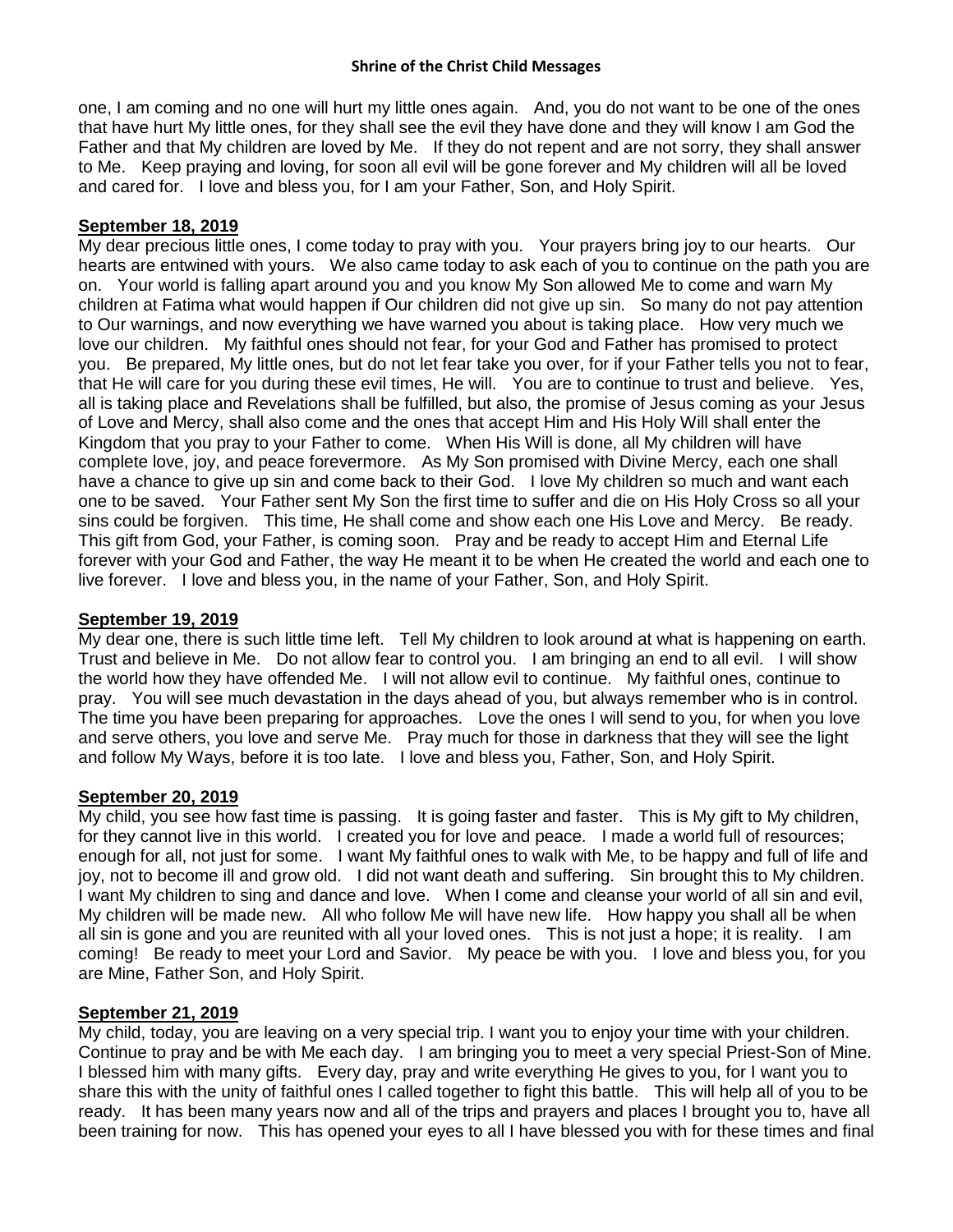days. You will see much transpire in the days ahead. Be not afraid and be strong. I love and bless you, for I am your Father, Son, and Holy Spirit.

### **September 22, 2019**

My child, how happy you were today. You went to a very Holy Mass at the Church of St. Joseph. You could not get over how beautiful it was. It was an old church that no one has ever changed and when Communion time came, how it reminded you of being a little girl again, and you had such joy to kneel down at the Communion rail to receive Me. All you could do is remember the way it was in your childhood. Little one, My Holy Church will rise in splendor and My children will all have their true faith once again. I will cleanse all evil out of My Church, for I do not accept sin, adultery, abortion, or homosexuality. The path of acceptance, where sin and everyone who believes in it, is accepted in My Church, I will not put up with. Stay close to Me and believe in My Truths! I am calling My Remnant to My Side and telling you to prepare for My Coming. Trust in Me, My children, and My Church shall flourish once again. I love and bless you, for I am your Father, Son, and Holy Spirit.

## **September 24, 2019**

My child, as you sit here and pray, you feel the gentle breeze and hear the water fall. Everything seems so peaceful and quiet. My child, I want My children to come each day and sit with Me, listen to your heart, and let Me fill you with My peace. Your world is full of darkness and your own country is split in two. Your government cannot be for the people, because they want to destroy one another. The world has rejected Me. Look at My Holy Church. They even have begun to change My Laws. Wake up and prepare, for I must come and cleanse the evil out of your world. My laws and My peace are what My children need. Tell My children to prepare, for My Warning will come soon. You must keep your faith, for you are in the time of great turmoil. Trust in Me and believe I will take care of you. I love and bless you, Father, Son, and Holy Spirit.

# **September 25, 2019**

My dear one, I come today as Our Lady of Mount Carmel. Tell My children, please listen. I come asking once again, as I asked Saint Simon Stock, wear your brown Scapular. To be clothed in it, means you are always thinking of Me, and I am helping you to secure Eternal Life, and whoever dies wearing this Scapular, shall not suffer eternal fire. So many of My dear children ignore this or have entirely forgotten this. It is My promise to My children. Why will My children not listen to their heavenly Mother who loves you all so much? The world you live in is in such turmoil. I told you this is My protection for you. Every Mother wants to protect her children. I will take you under My mantle. I will bring you to My Son. By wearing your Scapular, you are dedicated to Me in a special way and you have a strong claim on My protection and intercession. It is like you are wearing a religious habit. I gave this gift to My children along with the Rosary and My gift of the Miraculous Medal. I want My children to have these sacramentals. I love and bless you, My dear children, and I want Eternal Life for each one of you. I want to bring you to My Son. By wearing My gifts and praying your Rosary, you are accepting My gifts, I came from Heaven to give to you. At Fatima, I promised I would never leave you and My Immaculate Heart will be your refuge and the way I would lead you to God. Let Me take each one of you into My Heart and give you protection against the devil, please, My dear ones, while there is still time. He hates My gifts to My children, because it takes so many souls away from Him. I have come so many times on Earth to give you these gifts. Listen to your Mother, who loves you. I bless each one, for I am your Mother.

# **September 26, 2019**

My little one, there is a great spiritual battle that rages around you. So many are letting satan win them over. Even My Church has fallen. It now is on a path of acceptance, where everyone is accepted in My Holy Church, even if they live in sin. No matter what their views are, they do not ask or seek repentance, for they believe in their sin. Do not be fooled; whoever lives in sin, is wrong. I do not accept sin and I never will. I want to forgive My children, if they come to Me in Confession and ask for forgiveness, but they must give up the sin. I want for each one to come back to Me. My Ways are the